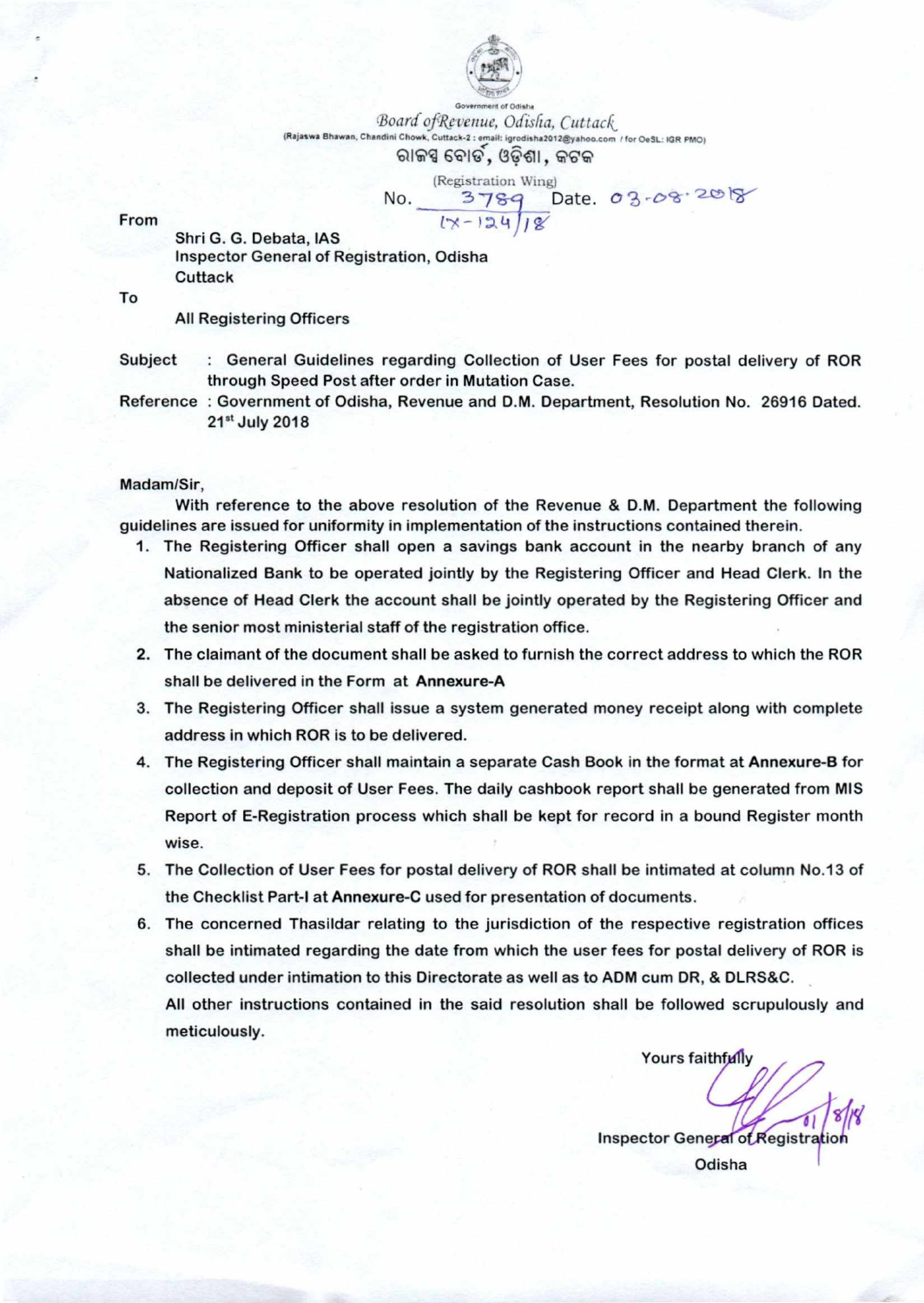Memo No.  $3790$  Date. 03.68.2018

Copy forwarded to the Additional Secretary to Government, Revenue & D.M. Department, Government of Odisha, Bhubaneswar for favour of information.

IGR, Odisha

Memo No.  $379$  Date. C  $3 - 68 - 2018$ 

Copy forwarded to the DLRS&C, Board of Revenue Odisha, Cuttack for favour of information.

Memo No. 3792 Date. 03.08.2018

Copy forwarded to all ADM cum DR for information and necessary action.

 $\sqrt{\frac{1}{16R}}$ , Odisha<sup>9</sup>

Memo No.  $3793$  Date.  $03 -08 - 2018$ 

Copy forwarded to Project Manager, IL&FS Technologies Private Limited, Bhubaneswar for information and for immediate necessary configuration in the E-Registration Process as directed.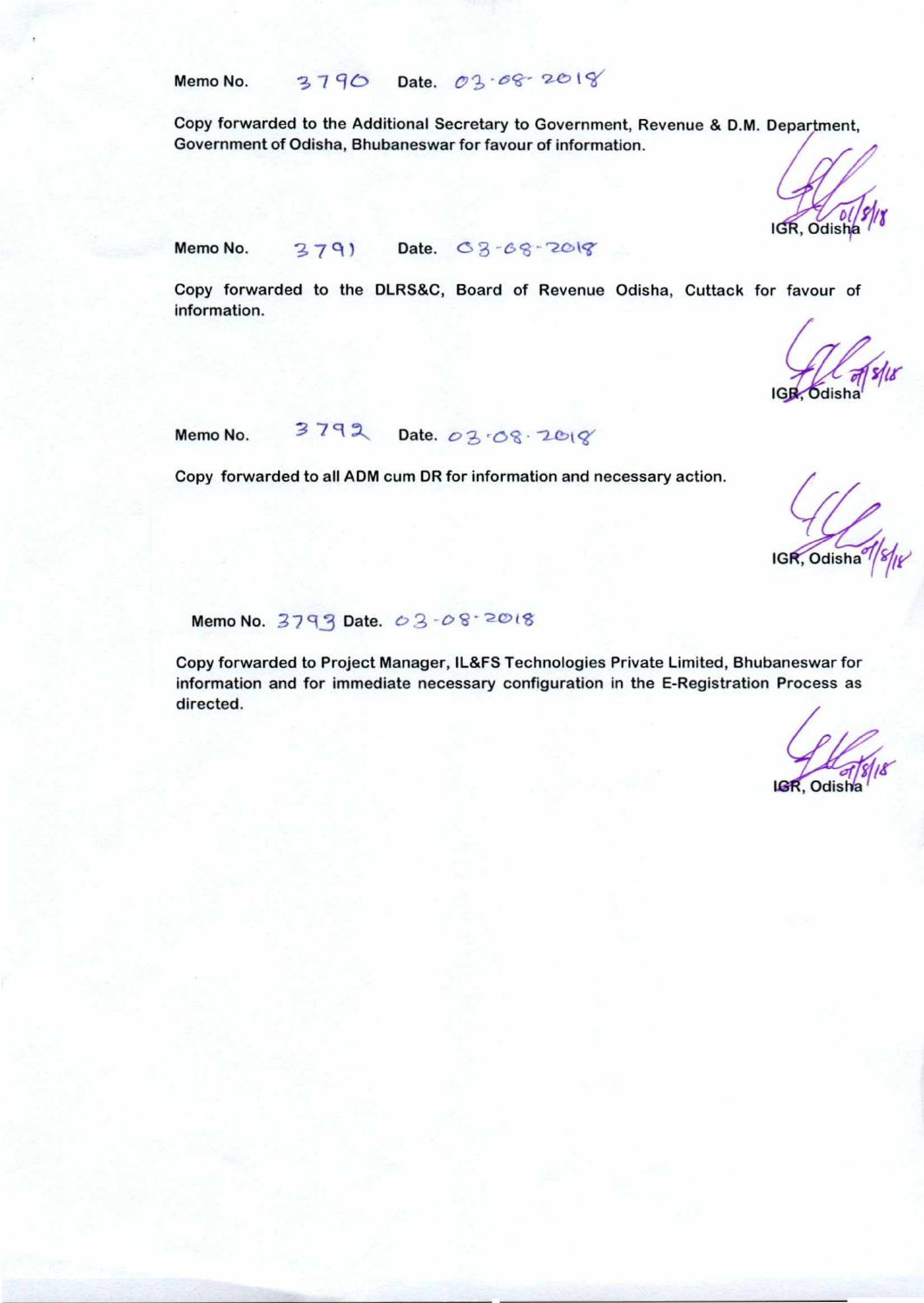### **ANNEXURE-A**

### **DETAILS OF COLLECTION OF USER FEES FOR POSTAL DELIVERY [No. 26916-RDM-Reg-EXINST-0001/2018/R&DM]**

÷

÷

÷

 $\ddot{\phantom{a}}$ 

 $\ddot{\cdot}$ 

- **1. Name of the Registration Office:**
- **2. Name of the Tahasil**
- **3. Date of Execution**
- **4. Date of Admission**
- **5. Document Application ID**
- **6. Document Registration No**
- 
- 7. Nature of Document :SALE/ GIFT/ EXCHANGE/SETTLEMENT **: PARTITION**
- **8. User Fee Paid for Postal Delivery: Rs. 40/- MR No Date.**
- **9. Complete address for transmission of ROR by post: (IN CAPTIAL LETTER'S) only**

| <br><b>PIN CODE:</b> |
|----------------------|

**11.E-mail ID** 

**Signature of the Claimant.**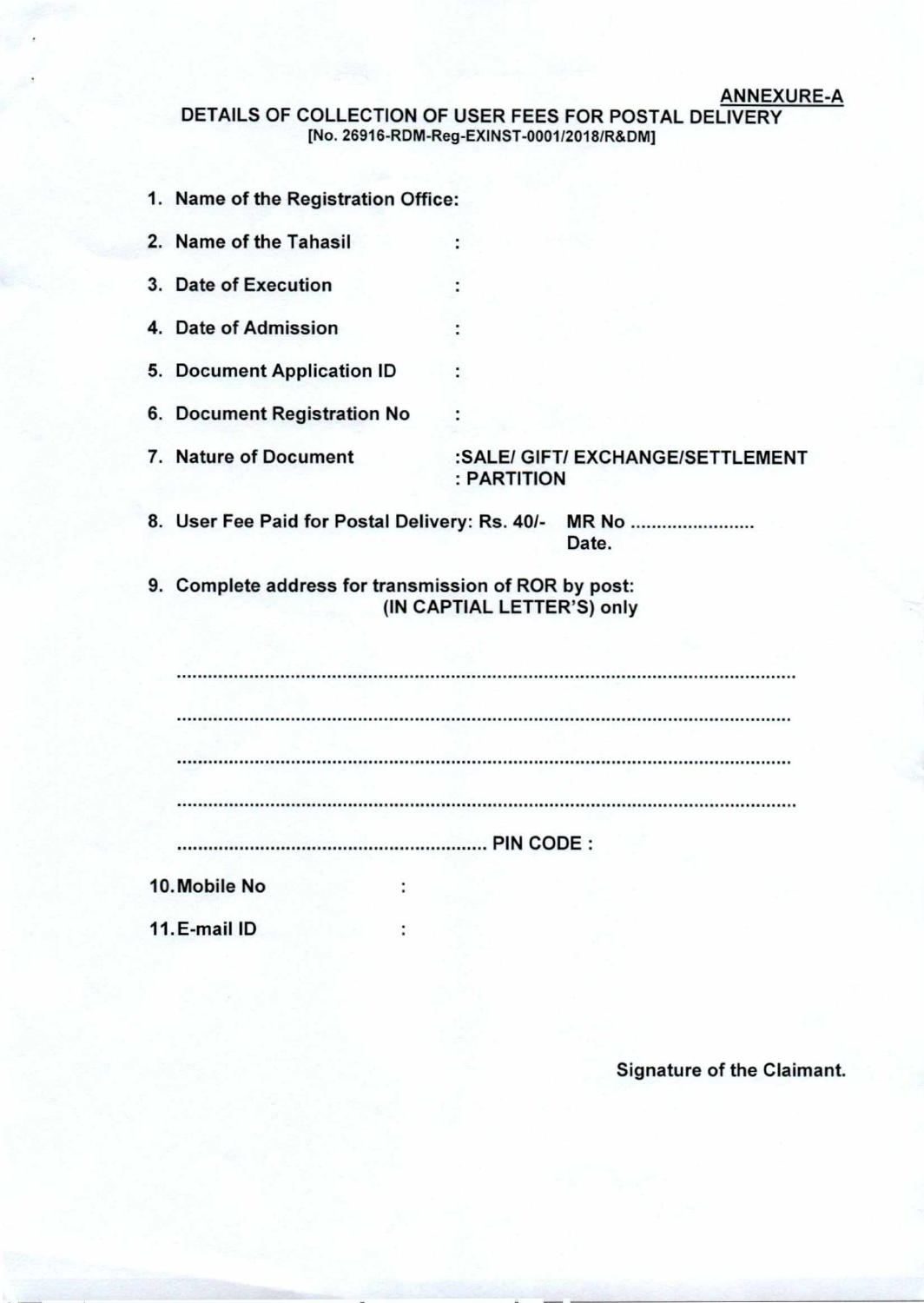# **NAME OF THE OFFICE :**

 $\overline{\phantom{a}}$ 

|            | OF DOCUMENT               |                        |                                       |                                                            |                                                                                         |                                  |                                              |
|------------|---------------------------|------------------------|---------------------------------------|------------------------------------------------------------|-----------------------------------------------------------------------------------------|----------------------------------|----------------------------------------------|
| SI.<br>No. | <b>DOCUMENT ID</b><br>NO. | <b>DOCUMENT</b><br>NO. | <b>DATE OF</b><br><b>REGISTRATION</b> | <b>TYPE OF</b><br><b>DEED</b><br>Name of<br><b>Tahasil</b> | Name & Full Address of the Claimant to which<br>ROR shall be sent (use CAPITAL LETTERS) | Amount of user<br>fees Collected | <b>Amount Deposited</b><br>in DLRS&C account |
|            |                           |                        |                                       |                                                            |                                                                                         |                                  |                                              |
|            |                           |                        |                                       |                                                            |                                                                                         |                                  |                                              |
|            |                           |                        |                                       |                                                            |                                                                                         |                                  |                                              |
|            |                           |                        |                                       |                                                            |                                                                                         |                                  |                                              |
|            |                           |                        |                                       |                                                            |                                                                                         |                                  |                                              |
|            |                           |                        |                                       |                                                            |                                                                                         |                                  |                                              |
|            |                           |                        |                                       |                                                            |                                                                                         |                                  |                                              |
|            |                           |                        |                                       |                                                            |                                                                                         |                                  |                                              |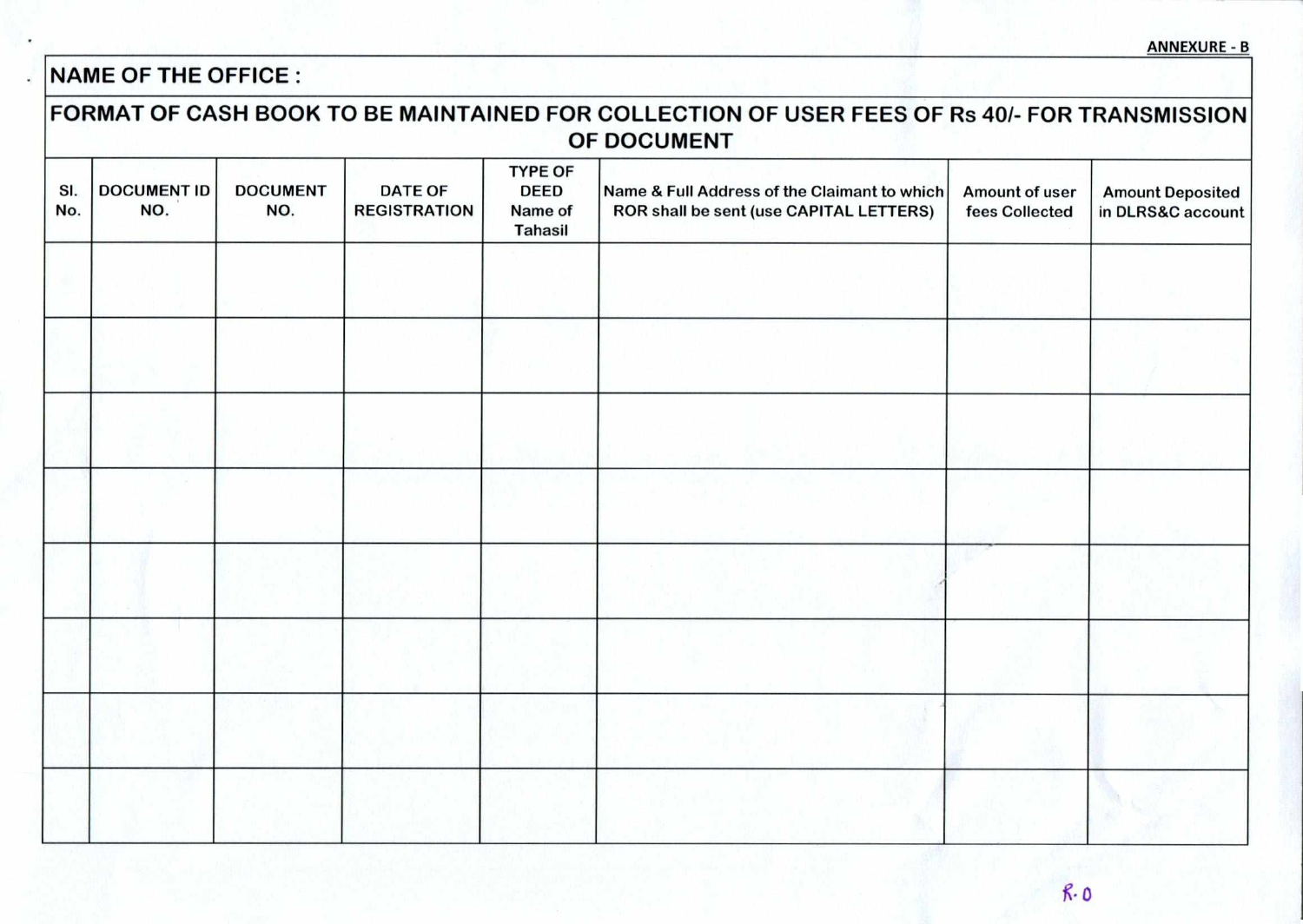## **ANNEXURE-C**

CHECK LIST OF DOCUMENTS  $PART - I$ 

 $\ddot{\phantom{0}}$ 

 $\ddot{\cdot}$ 

:

 $\ddot{\phantom{0}}$ 

 $\ddot{\cdot}$ 

 $\cdot$ 

 $\ddot{\cdot}$ 

 $\ddot{\phantom{0}}$ 

t

 $\ddot{\cdot}$ 

- **1. Name of the Office**
- **2 . Date of Execution**
- **3 . Date on which 04 Months Expire**
- **4 . Date of Presentation**
- **5 . Date of Admission**
- **6 . Document Application Id No.**
- **7 . Classification of Document** 
	- **a. According to the Checking Clerk :**
	- **b. According to the Registering Officer :**
- **8. Consideration Money/ Valuation set Forth**
- **9. Stamp Duty Payable**
- **10. Stamp Duty Paid**
- **11. Fees Payable**
- **12. Fees Paid**
- **13. User Fees Paid for postal delivery of ROR :** Rs 40/- **M. R. No. :**
- **14. Name & Dated Signature of the Checking Clerk**
- **15. Name & Signature of the Registering Officer** 
	- **a. Who admitted the Document**
	- **b. Who registered the Document**

**Date Registering Officer**